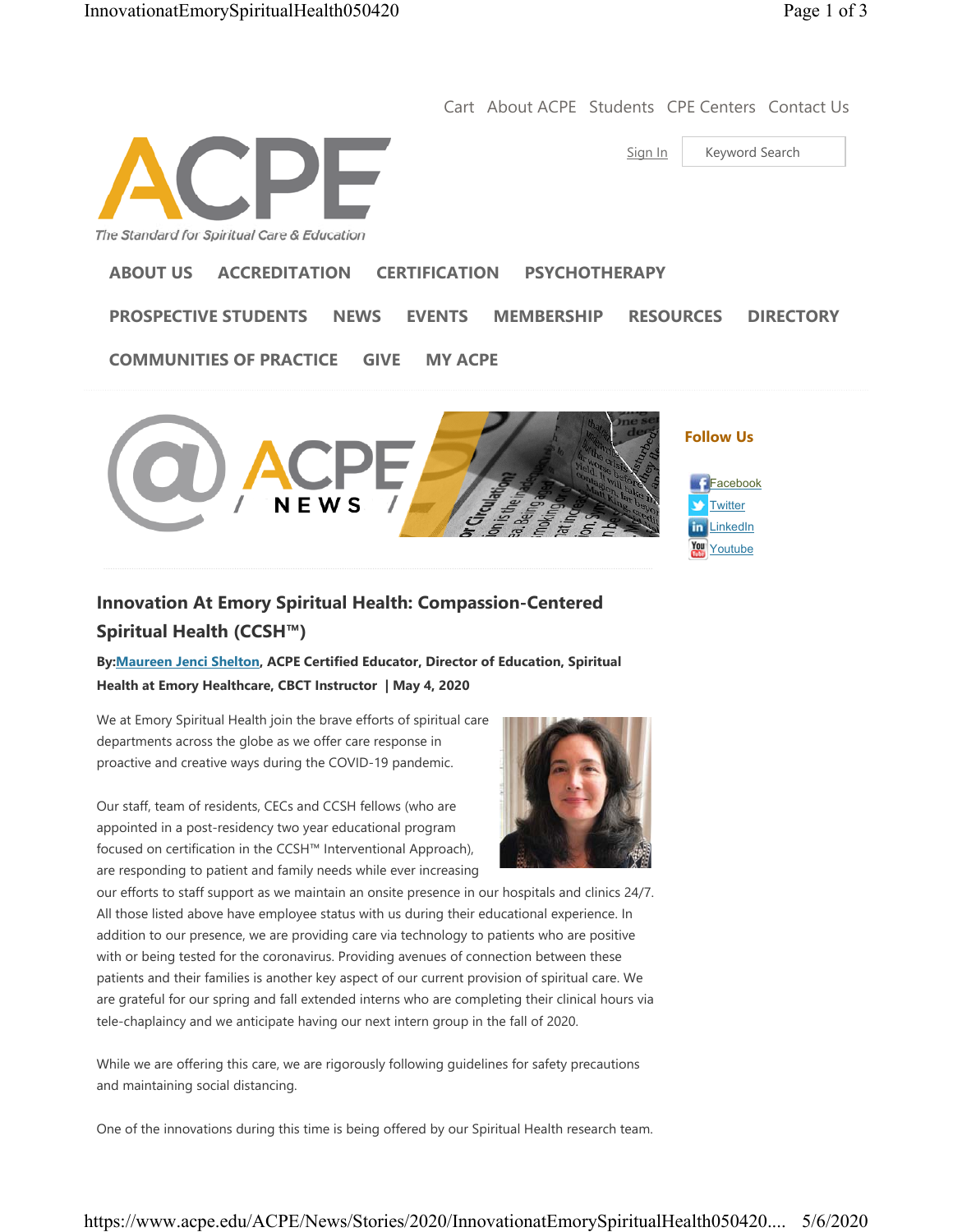Our Spiritual Health and Real-time Experience (SHARE) tool is a brief daily survey delivered electronically each weekday morning. An automated weekly report delivers cumulative graphical results of burnout, depressive symptoms, and wellbeing levels. This daily emotional temperature tracker helps our spiritual health clinicians monitor their emotional health during this pandemic. We look forward to exploring how this tool may be of benefit to our team.

We are also developing a video library covering a wide variety of topics and meditations that are available for supporting healthcare workers as well as to the general public: https://www.youtube.com/playlist?list=PLDSBylqXf9oEjPrnIopWiQrHK0vT\_qB4C

Another one of our innovative efforts is our engagement with Cognitively-Based Compassion Training (CBCT®) and Compassion-Centered Spiritual Health (CCSH™). All spiritual health staff, residents, CECs and CCSH fellows receive training in CBCT and CCSH. CCSH is a result of our collaboration between the Center for Contemplative Science and Compassion-Based Ethics of Emory University and Emory Spiritual Health.

**CBCT®** is a research-based contemplative program designed for people of any, or no, faith tradition. It is a system of exercises designed to expand and strengthen compassion for self and others. These reflective exercises seek to support critical insight into the way mindsets and attitudes can be modified to sustain personal resiliency, to foster an inclusive and more accurate understanding of others, and ultimately to intensify compassion. The definition of compassion utilized in CBCT is, "a desire to alleviate the distress and adversity of others, arising from a sensitivity to their challenges and rooted in warm-heartedness". For more information please visit: https://www.compassion.emory.edu.

**CCSH™** is a program to bolster the wellbeing, resilience, and compassion of healthcare patients and staff. CCSHTM augments spiritual health education and best practices with CBCT® (Cognitively-Based Compassion Training), a program developed at the Center for Contemplative Science and Compassion-Based Ethics at Emory University. CCSHTM interventions are delivered by spiritual care professionals trained in both CBCT® and ACPE: The Standard for Spiritual Care and Education. For more information please visit: https://ccsh.emory.edu/.

Over the past four years, we have developed the CCSH Interventional Approach and researched this effort over the last two years. We are hoping to have the initial results of this research available for publication soon. We have also explored whether the teaching of CBCT to ACPE trained residents helps to support their wellbeing. We recently published an article about this aspect of our research.1

The following is a reflection from one of our past residents about their experience of CBCT, *"In particular, CBCT enabled me to understand the importance of giving myself grace for the various mistakes of my past. Because I often find myself trying to be strong for others, CBCT made me aware of my inability to emotionally allow myself to be comfortable with having "negative feelings" whenever difficult circumstances occurred in my life; feelings such as anger, anxiety, helplessness, and despair. This new spiritual realization has since released and relieved me from carrying unnecessary emotional burdens."* This type of cultivation of inner spaciousness and the ability to offer oneself a sense of relief from unhelpful mindsets, is what CBCT hopes will enable one to offer this spaciousness to others more spontaneously.